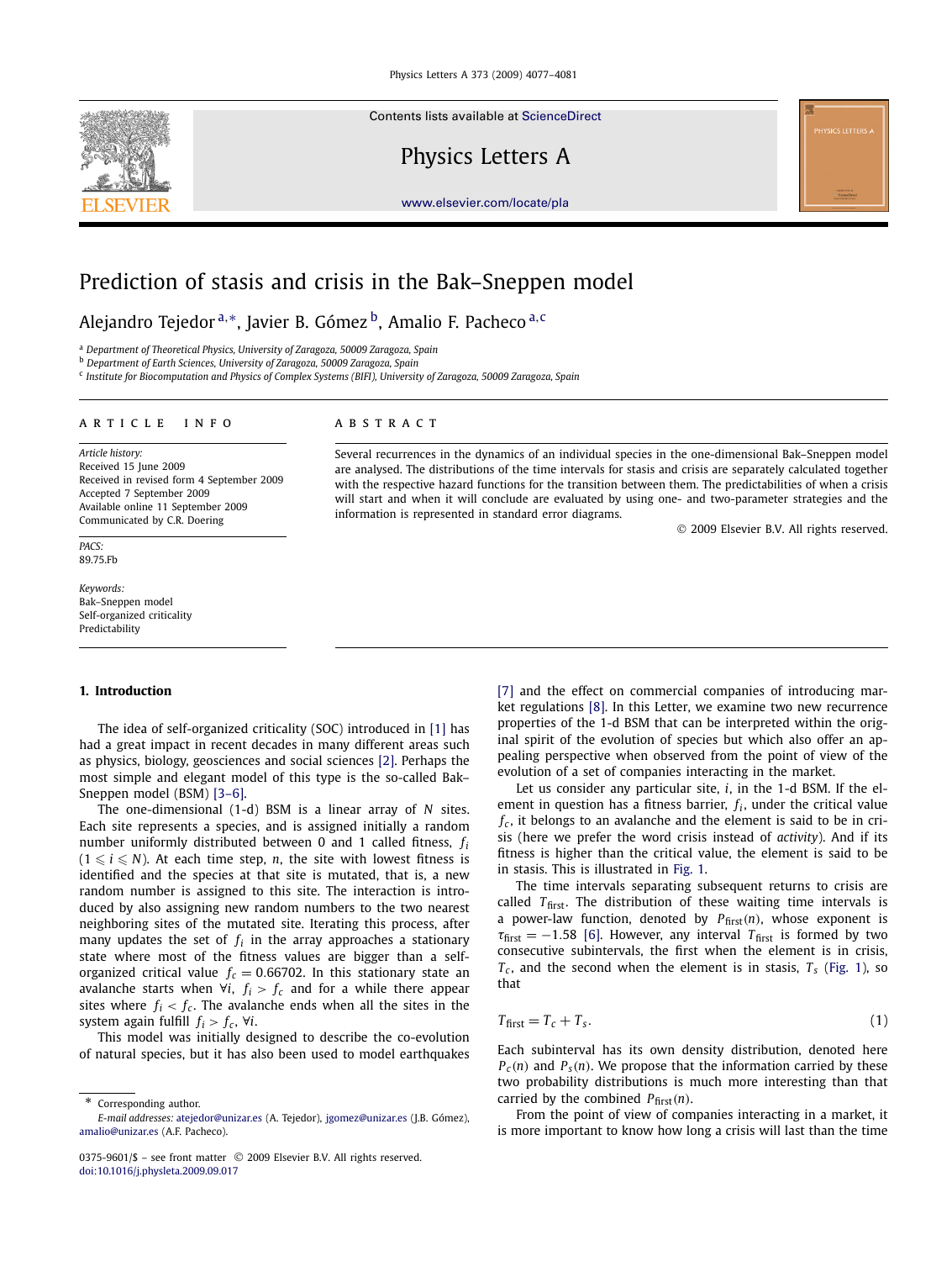<span id="page-1-0"></span>at which the next one will occur for the obvious reason that the duration of the present crisis will determine the fate of a company, independently of the time span until the next crisis. An interval of crisis of a company can be induced by its own weakness, small *f* , or by the weakness of its nearest neighbors in the context of an economic network. The crisis ends at the moment when *f* is bigger than *fc* , and a stasis interval starts for that particular company.

The Letter is organized as follow. In Section 2 we perform simulations for sets of different size, *N*, to evaluate the mean, standard deviation and variation coefficient (aperiodicity) of the distributions of the crisis and stasis intervals of a particular company. Then, for the size  $N = 256$  these two distributions will be plotted to appreciate their power-law nature and the corresponding critical exponents will be identified. The hazard rates for the transition from crisis to stasis and vice versa will also be calculated. In Section [3,](#page-2-0) the possibility of predicting these two types of transitions will be evaluated by means of one- and two-parameter strategies. These results will be graphically displayed in the socalled error diagrams [\[9\].](#page-4-0) Finally, in Section [4](#page-3-0) these results are discussed.

## **2. Results for the waiting time statistics of stasis and crisis intervals**

In Fig. 2 we have plotted the mean,  $\mu$ , and the standard deviation,  $\sigma$ , of the crisis and stasis intervals as a function of the size of the system, *N*. For stasis intervals, *μ* and *σ* increase with *N* as a power law with exponents ≈ 1*.*1 and ≈ 1*.*7 respectively. In contrast, in the crisis intervals,  $\mu$  and  $\sigma$  are almost constant with values of around 15 and 180 time steps respectively.

More important than  $\mu$  and  $\sigma$  separately, the ratio  $\frac{\sigma}{\mu}$  known as the coefficient of variation or aperiodicity,  $\alpha$ , is a key parameter in the predictability of the system. Fig. 3 plots the aperiodicity, *α*, of the crisis and stasis intervals as a function of *N*. Note that whilst *α* in the stasis intervals is a strictly increasing function, in the crisis intervals it is almost constant,  $\alpha \approx 11$  (for *N* > 256).

[Fig. 4](#page-2-0) shows the density distribution function of stasis intervals,  $P_s(n)$ , for a  $N = 256$  system; that is, the probability that a stasis interval ends after *n* time steps. This distribution is a power law with an exponent  $\tau_s = -1.477 \pm 0.004$ . This graph has been built juxtaposing a first part (up to  $n < 50$ ) and a second part ( $n > 50$ ). In the first part we have used a linear binning of the data. In the







**Fig. 2.** Mean and standard deviation of the crisis and stasis intervals as a function of the size of the system, *N*.



**Fig. 1.** Illustration of the different time intervals:  $T_{\text{first}}$ ,  $T_s$  and  $T_c$ .  $f$  is the fitness of an individual element, and *n* is the discrete time of the model.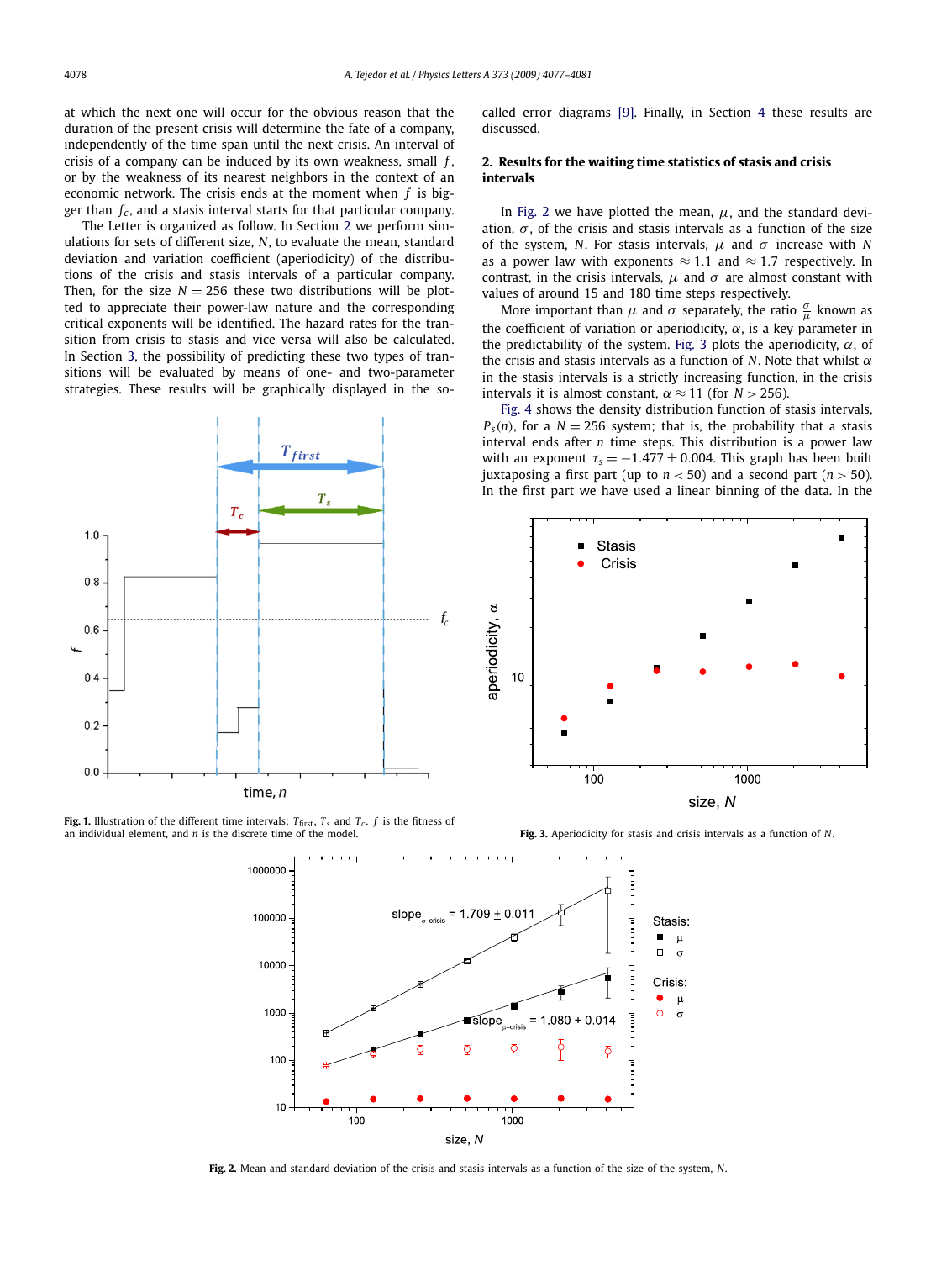<span id="page-2-0"></span>

**Fig. 4.** Distribution function of stasis (squares) and crisis (triangles) intervals for a  $N = 256$  system.



Fig. 5. Hazard rate for entering into a crisis,  $H_s(n)$ , (squares) and recovery rate for leaving the crisis,  $H_c(n)$  (triangles) for a  $N = 256$  system. A dotted line with slope -1 is plotted for reference.

second, where the amount of data is scarce, a logarithmic binning has been used. It is manifest that there is no kink in the curve, as would be expected, given that the same density of probability is plotted to the left and to the right of  $n = 50$ .

Fig. 4 also shows the density distribution of crisis intervals,  $P_c(n)$  (*N* = 256), i.e. the probability that an interval of crisis finishes after *n* time steps. Note that in this case the initial points (low *n*) do not follow a power-law. The slope of the straight part is  $\tau_c = -2.060 \pm 0.011$ . In this case a linear binning has been also done for  $n < 50$  and a logarithmic binning for  $n > 50$ .

In Fig. 5 we have plotted the hazard rates for entering into a crisis,  $H_s$ , and the recovery rate for leaving the crisis,  $H_c$ , for a  $N = 256$  system. Both rates are defined by the function

$$
H_k(n) = \frac{P_k(n)}{\sum_{i=n}^{\infty} P_k(i)},
$$
\n(2)

where *k* refers to crisis  $(k = c)$  or stasis  $(k = s)$  intervals.

According to Eq. (2),  $H_k(n)$  is the conditional probability that if a crisis/stasis has not started for *i < n*, it starts just in the *n*th time interval. As  $P_k(n)$  is a discrete probability distribution,  $H_k(n)$ is dimensionless. Note that for the crisis  $\rightarrow$  stasis transition ( $H_c$ ) we prefer the term recovery instead of hazard for obvious reasons.

Because of the power law behaviour of the distributions of both crisis and stasis intervals  $P_k(n) \propto n^{\tau_k}$  ( $\tau_k < 0$ ), a simple calculation can be made for  $|\tau_k| > 1$  and for sufficiently large *n*:

$$
H_k(n) = \frac{n^{-|\tau_k|}}{\sum_{i=n}^{\infty} i^{-|\tau_k|}} \approx \frac{n^{-|\tau_k|}}{\frac{i^{-|\tau_k|+1}}{|\tau_k|+1}|_n^{\infty}} \propto n^{-1},\tag{3}
$$

which agrees with the numerical results shown in Fig. 5.

## **3. Using error diagrams to evaluate several strategies for predicting the beginning and end of crisis intervals**

A convenient way to asses the predictability of the occurrence of certain *target* events in the context of a temporal series is to declare alarms at particular times, maintain them during a certain interval, and then disconnect them. The aim of any strategy is that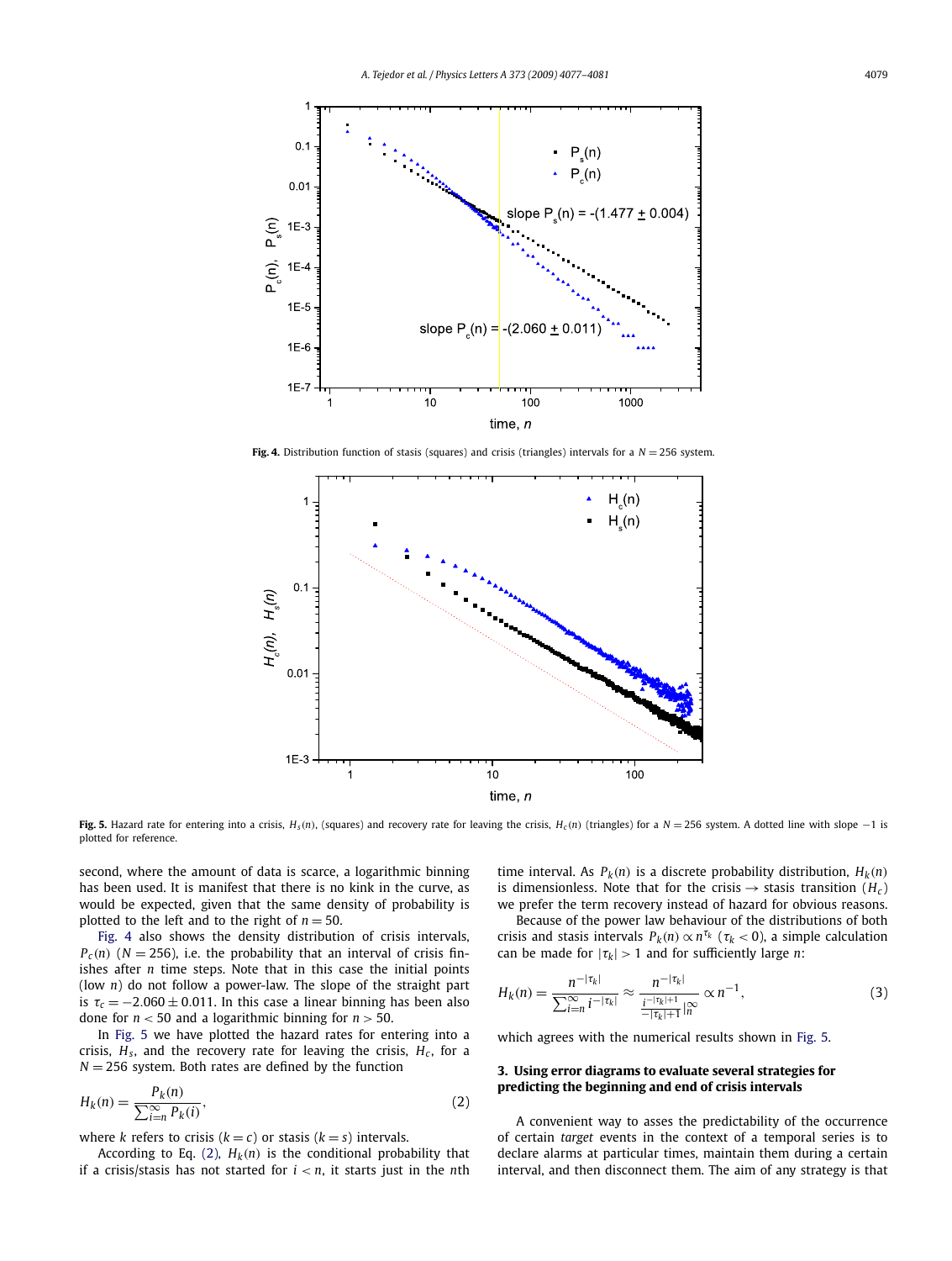<span id="page-3-0"></span>the alarm is ON when the target events occur in order not to miss an event, and simultaneously to minimize the connection time of the alarm. A success in the prediction corresponds to a target event that occurs while the alarm is ON, and an error in the prediction corresponds to a target event that occurs while the alarm is OFF. Thus, the fraction of errors,  $f_e$ , is the number of missed target events divided by the total number of target events that have occurred during a long interval of time, *T*, while the fraction of alarm time,  $f_a$ , is the total time that the alarm was ON divided by *T* . A so-called loss function, *L*, is then defined to take into account the relative importance, in terms of cost, of  $f_e$  and  $f_a$ . Here we will use  $L = f_e + f_a$ , where failure to predict and alarm time are equally penalized. Our strategies will be parametric and thus we will explore the value of the parameters that minimize *L*. As each type of strategy produces a minimum for *L*, denoted by *L*∗, this method allows them to be easily compared.

In the Random Guessing Strategy (RGS), the decision of putting the alarm ON or OFF is made randomly in each temporal step. RGS leads to  $L^* = 1$ , and therefore any strategy for which  $L^* > 1$ is considered useless. In some cases, if a specific strategy leads to *L*∗ *>* 1, it is possible to find a complementary strategy for which  $L^*$  < 1.

A Reference Strategy (RS) [\[10\]](#page-4-0) consists in waiting *n* time steps after the occurrence of each target event, setting the alarm, and maintaining it until the occurrence of the following target event. The RS is simple and does not require knowledge of the internal mechanisms of the system. The complementary option to RS, RS, is also easily implemented: the alarm is connected just after the occurrence of a target event, and is maintained for an n-step interval. After these steps, if the target event has not happened the alarm is removed. In both RS and RS, the aim is finding the *n* that minimizes *L*, that is, they are one-parameter strategies. In this Letter, we have also studied a two-parameter strategy, denoted by biRS. It has been specifically designed to try to predict the beginning of a crisis interval. In this new strategy, bi $\overline{RS}$ , the rules of  $\overline{RS}$  hold, but a new parameter is added: the alarm will also be connected for a period of time, *n* , if any of the second neighbours of the company of reference enters into a crisis while our company is in stasis.

A convenient way to graphically display the results of the application of a strategy is by means of an Error Diagram [\[9\],](#page-4-0) where the fraction of errors *fe* runs along the horizontal axis and the fraction of alarm *fa* runs along the vertical axis.

In Fig. 6 we show the results of applying the above-mentioned strategies to predict the stasis  $\rightarrow$  crisis transition for  $N = 256$ . As is apparent, the RS is useless here, whilst  $\overline{RS}$  provides an optimal  $L^* = 0.14$  result for  $n = 179$ . The biparametric strategy bi $\overline{\text{RS}}$  is even better, providing  $L^* = 0.10$  for  $n = 81$  and  $n' = 5$ .

Fig. 7 shows the results of predicting the crisis  $\rightarrow$  stasis transition (i.e., the recovery from a crisis), for  $N = 256$ . Here RS is again useless, while  $\overline{RS}$  provides a significant improvement  $L^* = 0.47$  for *n* = 15. The results for bi $\overline{RS}$  are worse than those of  $\overline{RS}$ ,  $L^* = 0.55$ for  $n = 9$  and  $n' = 1$ . (For  $n' = 0$ , the biRS coincides with the RS.)

## **4. Discussion and conclusions**

We have studied the recurrences of the crisis and stasis intervals in the dynamics of a particular element (a company), in the 1-d Bak–Sneppen model, for different array sizes. We have then made specific simulations for an array of  $N = 256$  sites, and two new critical exponents, *τ<sup>s</sup>* and *τ<sup>c</sup>* , have been identified. The considerable difference between  $\tau_s$  and  $\tau_c$  implies that, in comparison, the occurrence of long intervals is much more difficult in crisis than in stasis. This is confirmed in [Fig. 2](#page-1-0) where it is apparent that the crisis intervals are much shorter than the stasis intervals. This behaviour is reinforced as *N* becomes larger.



**Fig. 6.** Error diagram to evaluate the predictability of the transition stasis  $\rightarrow$  crisis for a  $N = 256$  system.



**Fig. 7.** Error diagram to evaluate the predictability of the transition crisis  $\rightarrow$  stasis for a  $N = 256$  system.

This is understood recalling the dynamics of the BS model. The fact that a definite site, at a definite time, is in crisis implies that it is an element of an avalanche existing in the whole system. During the time that an avalanche is spatially located near the element of reference, this element undergoes fluctuations between the two states (crisis and stasis) and when the avalanche finally leaves that area, or when it ends, a long stasis interval starts.

With respect to [Fig. 5,](#page-2-0) both rates show a power law behavior with an exponent of about  $-1$ . This implies that, as the time elapsed since the last crisis (stasis) increases, the probability of occurrence of the next one decreases.